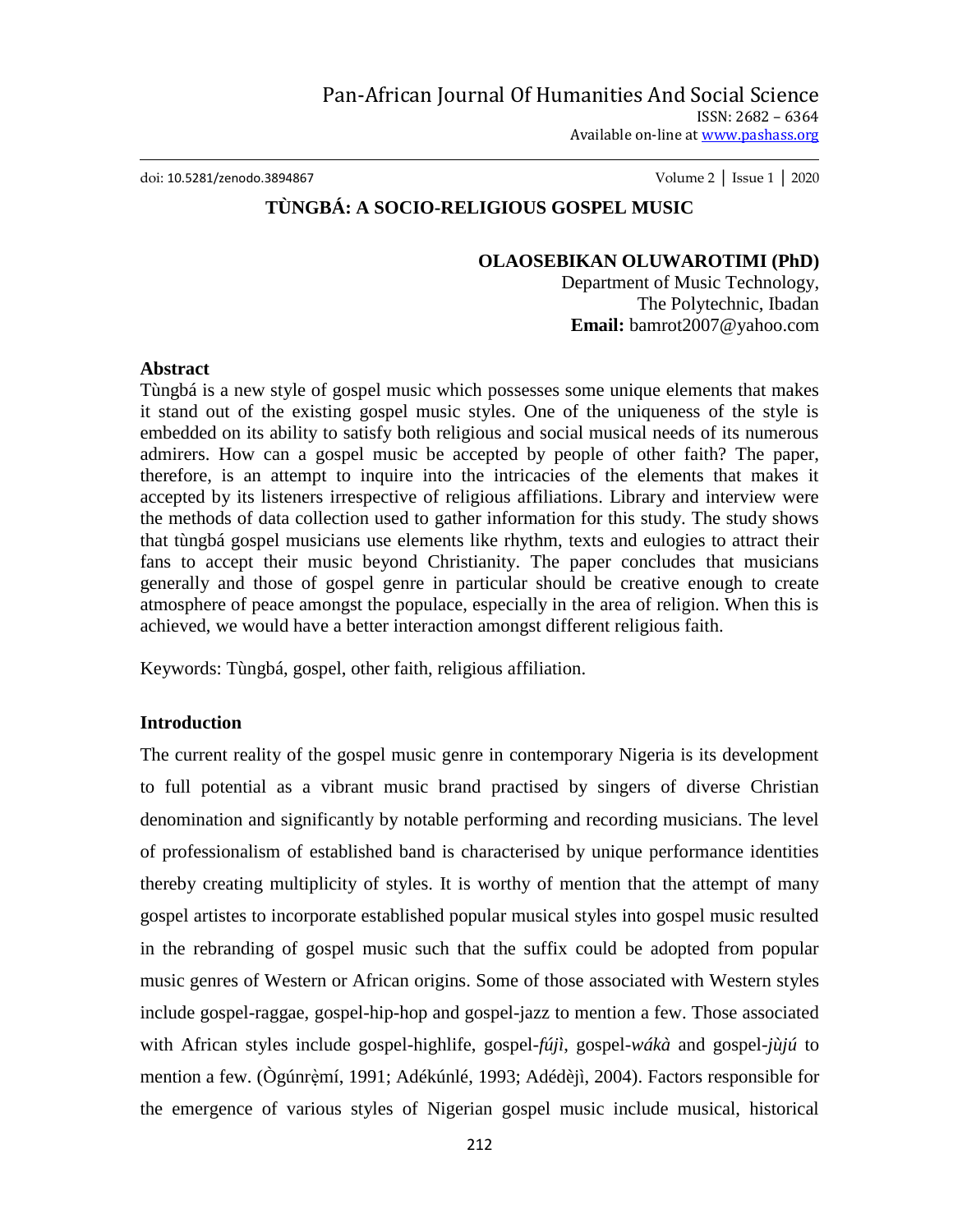(evolutionistic), social, cultural, occupational, geographical, socio-anthropological, acculturative, economic and theological factors, as well as performing resources, conventions, talent, experience and skill (Nettle, 1964; Pascal, 1992, Adédèjì, 2005).

From the foregoing, recent observation showed that music in Christendom in Nigeria is seen to be evolving in a new direction. By these, emphasis is given to gospel music as an aspect of music in Christian worship. Precisely, the style of gospel music known as tùngbá was noticed in all social gatherings in the Southwest of Nigeria. Tùngbá is patronized by Christians and people of other religions, especially as it creates a good atmosphere for dancing and praising God. Qmójolà (2014:93) observed that, "the changes and developments that a musical style undergoes thus often represent a joint project between a musician and members of his/her audience", hence, the positive excitement with which the listeners respond to tùngbá gospel music attested to this.

A close observation of events in the Southwest of Nigeria revealed that tùngbá gospel musicians are usually employed at social and religious programmes. Some of the events include marriages, house warming ceremonies, birthdays and funerals. The acceptance of tùngbá seems to transcend religious affiliation as a renowned Muslim musician, Alhaji (Dr.) Bùkólá Aláyàndé, released a tùngbáalbum entitled *'Èrè Àsàlátù'*. In the aforementioned album, Alayande imitated Yínká Ayéfélé so much that it was rumoured that Yínká Ayéfélé had become a Muslim.

The birth of tùngbá brought to mind an earlier proposition advanced by Adédèjì (2004) that "new styles of gospel music are bound to emerge in the future as long as new forms of musical expressions continue to develop in other genres' (Adédèjì: 2004:321). Adédèjì's propositions and the emergence of tùngbá gospel music style triggered the student"s interest in this study. Despite the popularity and acceptance of tùngbá gospel music style, growing literature and scholarly focus on it is not adequate. Thus, there is need to unravel the musical and non-musical intricacies of tùngbá, the latest style of Nigerian gospel music.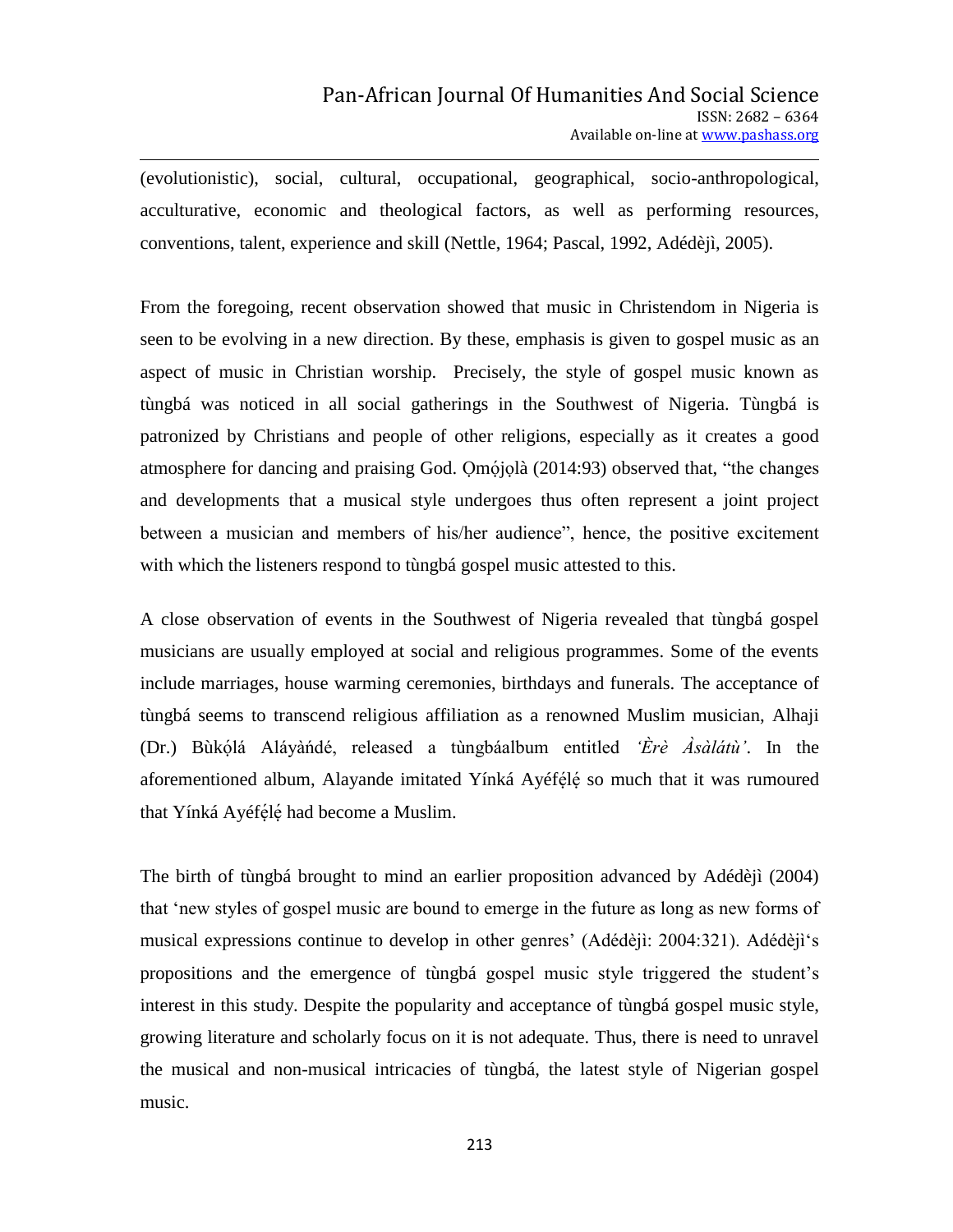Various submissions on when and how gospel music evolved in Nigeria showed that it started between 1960 and 1980 (Ajíríre and Àlàbí, 1992); Òjó, 1998; Awéléwà, 2000). The exact year of establishment of Nigeria gospel music cannot be established as a result of lack of documentation of vital historical issues in music in particular and, even other art-based disciplines like architecture, fashion, fine art and performing arts in general. However, according to Adédèjì (2004), all available records point to the validity of the 1960s as the period of origin. The 1960s became more accepted because there are various historical documents affirming the viability of the 1960. For example, the establishment of many gospel bands in Nigeria dated back to the early 1970s; Reverend Father Ilesanmi"s group (Reverend Father T.M. Ilésanmí and his Anjo  $\phi$ rin Spiritual Group) was established in the early 1970s. Bisi Adeoye-king also established his choral group known as "African Philosophers' singers in 1971. Out of all his songs, the most popular is *"Olorun Mímo"* (Holy God), which was released in 1971. Other gospel musicians who established their band included Lakin 'Ladeebo, Evangelist Solá Rótimí, who was noted for the use of accordion to accompany his music. From the foregoing, it is very evident that gospel activities must have been going on before the establishment of the aforementioned bands, which gave the 1960s as likely period of establishment of the genre (gospel music) in Nigeria.

At the inception of gospel music in Nigeria, the music was composed and rendered by men and women who refer to themselves as Christians and whose music is regarded as ministration of the Good News in songs (Roberts, 1973; Leon-Dufour, 1980; Adégbìté, 1994; Òjó, 1998). Therefore, the primary aim was to preach the "good news" of Jesus Christ through songs. It was observed that all the aforementioned scholars saw gospel music to be purely spiritual and were not intended for economic benefits. The main purpose of gospel music was then produced solely for evangelism and tailored to the spiritual uplift of Christians (Adédèjì, 2004:2). The views of the earlier scholars on the definition of gospel music may have become obsolete as defining gospel music as a type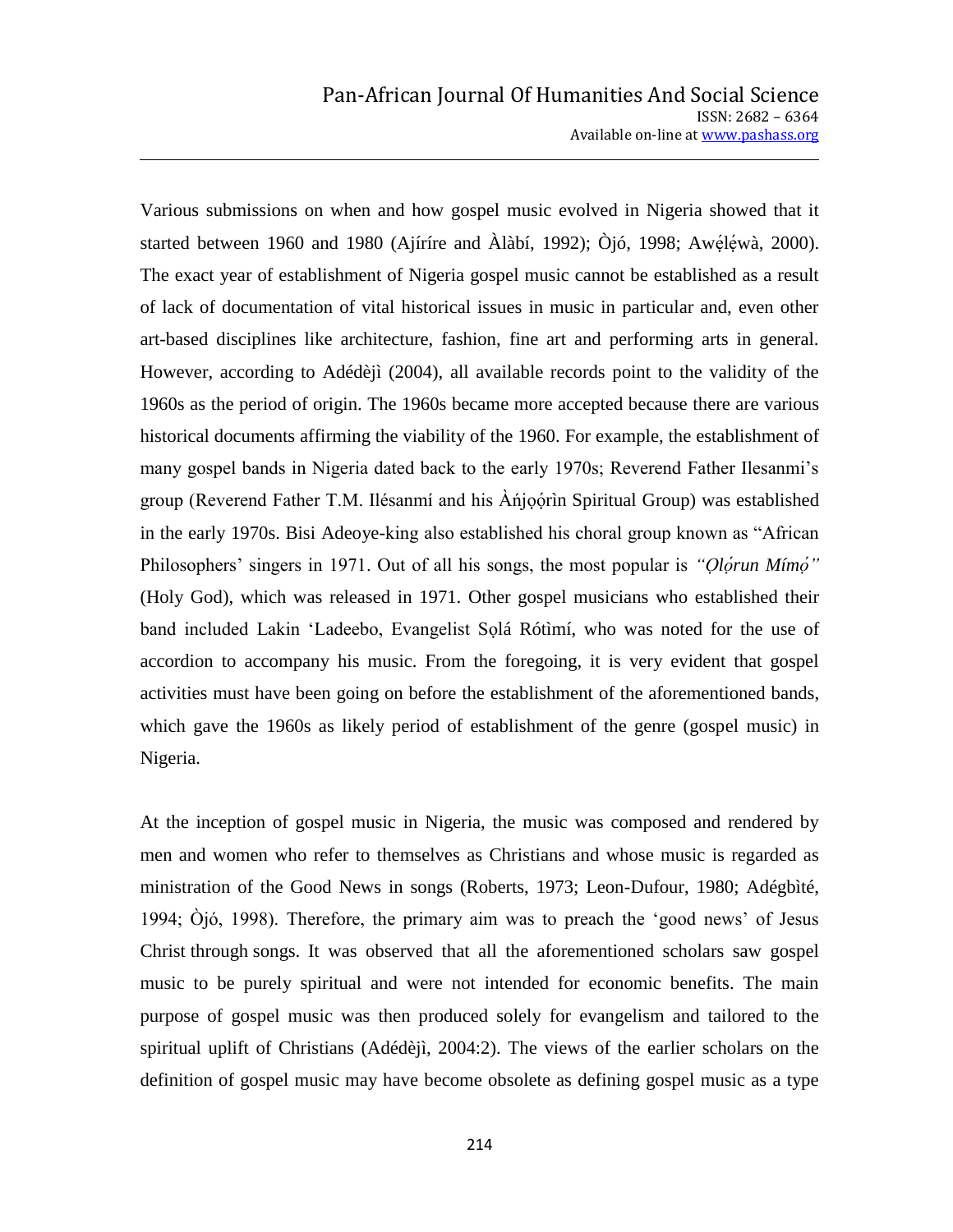of church music may not "hold water" in the present status of what gospel music is. It is very glaring that gospel music has left the confine of the church (change) and seen in public, where it is serving various religious (continuity) and social (change) purposes.

Ability to spur people into dancing is one of the major elements of Nigerian gospel music (Òjó, 1998). From the foregoing, it is very true that Nigerian worshippers, Christians in particular, prefer to smoothen out a more domestic character, familiar and recognizable in their approach to their Creator in worship. They are people who prefer to sing native airs to the borrowed melodies, people who want to be spontaneous rather than rigid and static and people who want to be emotional in celebrating God's presence in their midst with the melodious music of their alive songs (Amusan, 1996).

The Nigerian gospel music exhibited both Western and African musical elements especially in the area of instrumentation (Òjó, 1998). The combination of syncretic styles led to the establishment of new styles of gospel music like gospel – *wákà* and gospel - *fújì.*  Omibiyi-Obidike (1994) submitted that gospel music originally was used in the church and was performed at special festivals such as harvest, thanksgiving and so forth. She explained that with the electronic technology and the need for the youths to have the kind of music they desired for their social interest, gospel music was taken out of the church. Etim (1998) traced the origin of gospel music to Black-American tradition. She also discussed the indigenous elements by Nigerian musicians. She observed that Nigerian music is broad, complex and like in most African countries, diversified. Adédèjì (2004) traced the development of gospel music in Nigeria to the music used by indigenous Pentecostal churches on evangelical parades between 1930s and 1960s. He stated that other sources of the origin of Nigeria gospel music included types of music used at Christian social functions such as naming, wedding and other church non – liturgical programmes, the Christian music performed by missionary school bands during the colonial era. Contrary to Adédèjì"s view, Okafor (2002) averred that the development of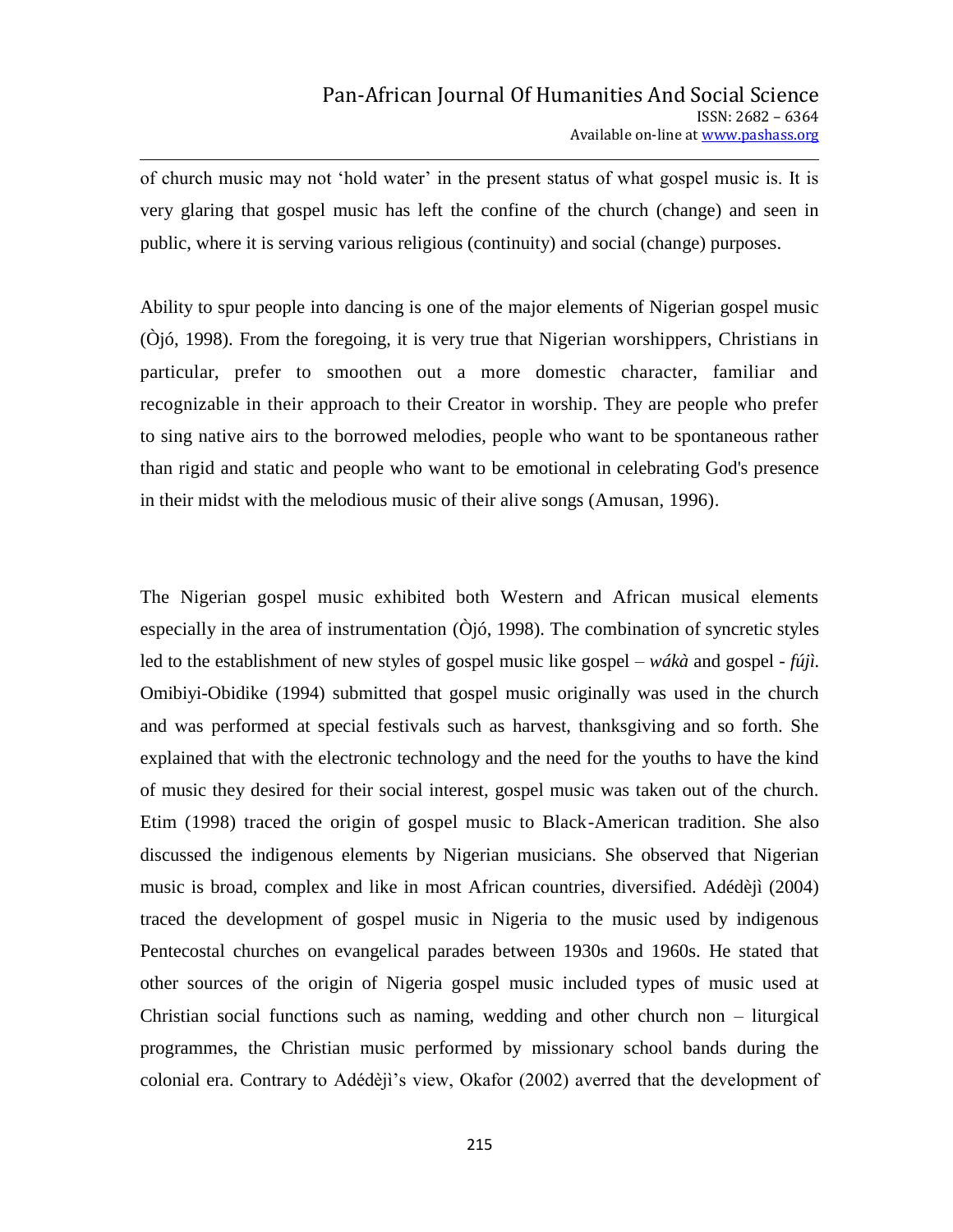#### Pan-African Journal Of Humanities And Social Science ISSN: 2682 – 6364 Available on-line at www.pashass.org

gospel music in Nigeria was as a result of Nigerian folksongs collected and arranged by some musicians for the choral stage and that some of the folksongs were even modified and used the tunes for worship. He concluded that it was the aforementioned trend that really developed into what we call the gospel music of Nigeria of today. Euba (1992), while commenting on Nigerian gospel music, noted that it has become increasingly popular among the Yorùbá and that it is as popular today as cotemporary popular idioms such as *jùjú* and highlife. Adédèjì (2004) complemented Euba"s claim on gospel music when he commented that gospel music is already a widely accepted musical genre in contemporary Nigeria. He further explained that it had already become a household name played on radio and television stations, recorded on audio and view tapes, compact disks, phonograph records and MP storage facilities for personal use. He also observed that the origin of Nigerian gospel music was limited to the South-West especially, Lagos, Ìbàdàn and Ìgbàjà (via Ìlorin) areas. He therefore, stated that the language of rendition then was purely Yorùbá and that this accounted for the dominance of the South-West region in Nigerian gospel music today. The literature showed that Nigerian gospel music takes its root from the church. It also shows that the musical activities and exposure of many choristers led to the decision by many of them to establish their individual bands. This is also true of tùngbá gospel musicians, although, many of them sing gospel music but they are not practising Christians. By this singular act by some of the Nigerian gospel musicians, we can, then, understand that there is a difference between church music and music in the church, or the difference between gospel music ministers and gospel music artistes. Gospel music ministers are the church musicians that sing in the Christian"s worship. The main aim of Gospel music Ministers is to win souls for Christ through thier songs. He encourages believers to stand firm in their quest to qualify to rise with the Saviour. On the other hand, Gospel music artistes are Christian musicians who play their music within and outside the church to entertain and their primary aim is to make money out of their musical activities.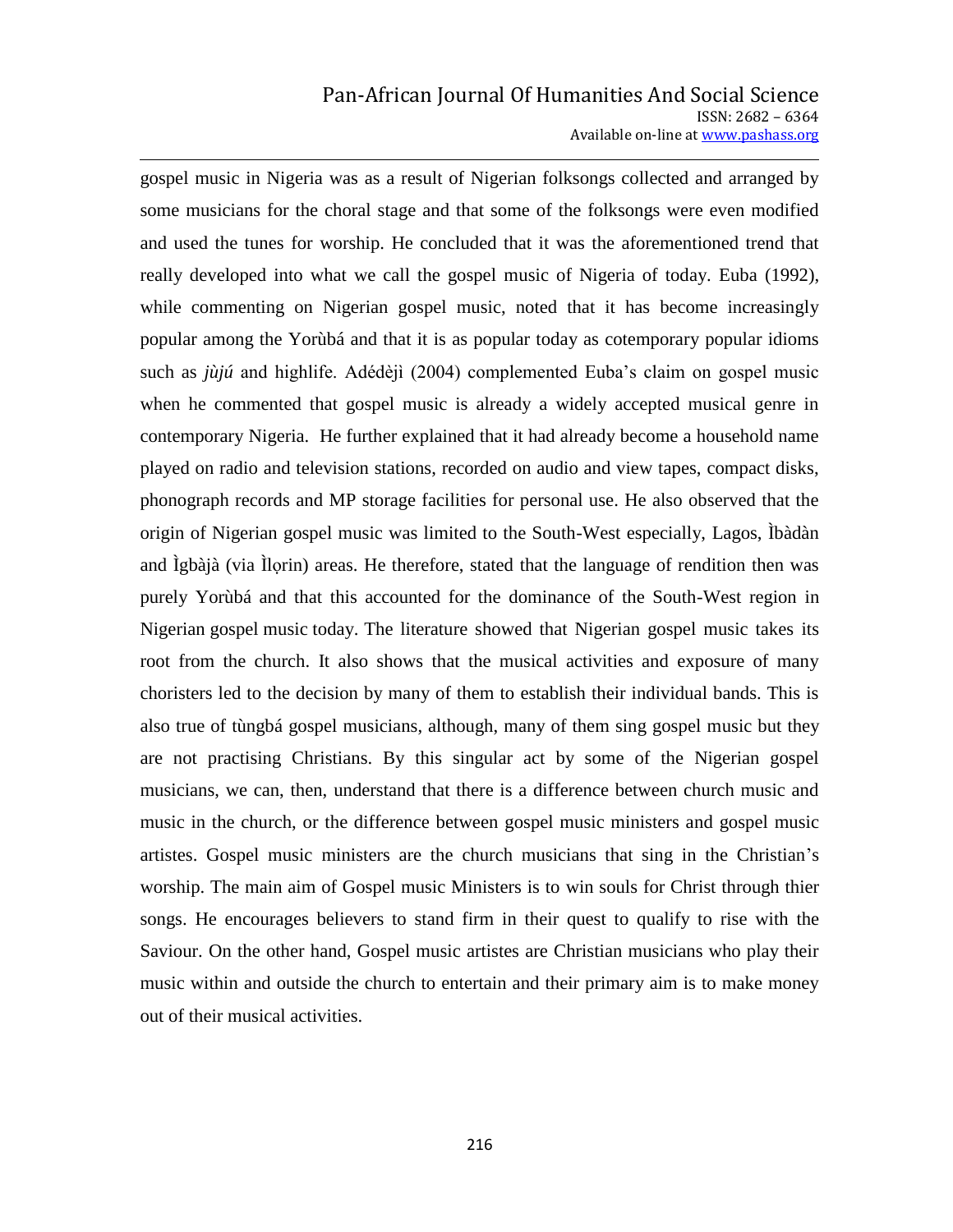Tùngbágospel music often displays seemingly contradictory appearances as it is presented using all the earlier existing styles of Nigerian gospel music in a performance. Tùngbá gospel style could be likened to a "big pot" in which all kinds of popular styles are conflated. For example, in a single tùngbá gospel music presentation, *jùjú*, *fújì*, hip-hop, highlife, makosa, soukous and apala styles may be presented. In such situations, the word "flavour" is used to diffentiate the styles. For example, when *jùjú* is on, tùngbágospel musician will refer to the period as that with *jùjú* flavour. If *fújì* is introduced as the performance proceeds, then the performance has changed to that with *fújì* flavour.

A brief discussion of performance activity in tùngbá gospel music is very necessary here. A typical tùngbágospel music performance will involve the performance of cross-over of different styles of gospel music styles. For example, tùngbá gospel musician may start with *jùjú* style on a particular tempo, change to highlife on the same tempo, change to apala on the same tempo and to hip-hop on the same tempo. One of the interesting attributes of tùngbá gospel music is the instrumental changes that are equally accompanying the music. This is evident in the fact that if, for instance, the band is singing *jùjú* style, all the instruments will be engaged and the guitars and the portative keyboard will be the main instruments of accompaniment. Immediately the music changes to apala, for instance, the guitars and the portative keyboard stop playing completely leaving the *dùndún* drum, omele (1 and 2), accord, agogo, sekere and drum set to accompany the music. if, for instance, the style changes to hip-hop, the *dùndún* drummers will be stopped allowing the guitars, the portative keyboard and the omele to take prominence.

#### **Tùngbá: A Socio-Religious Style**

Tùngbá gospel music is a "free" kind of performance when all sort of themes, religious and non-religious, are rendered freely. Live performance is guided by "on- the- spot" musical prowess of tùngbá gospel musicians. Praise-singing of guests at such events as marriage and (or) burial reception is the ultimate. Tùngbá gospel musicians focus mainly on their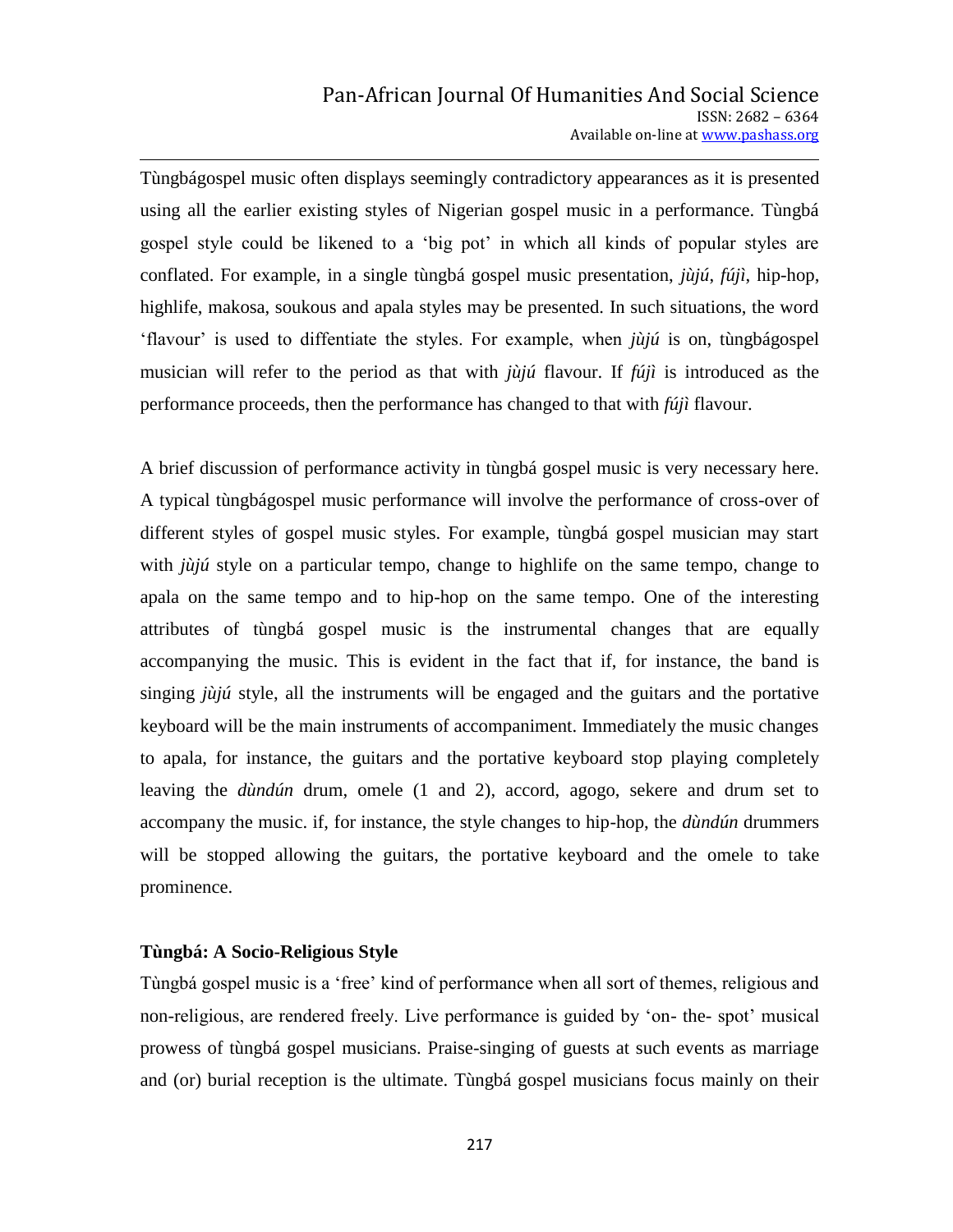economic gain than winning soul for Christ. In order to gain attention of their audience at various parties to which they are invited, tùngbá gospel musicians sing appropriate songs for different guest. In this context of performance, tùngbá gospel musicians may sing songs that are associated with other non-Christian faith. For example, if a guest is of Muslim background, tùngbá musicians will gain attention by singing songs associated with Islam. Sometimes, some of the songs rendered may even be against Christian belief. For example, tùngbá musician may sing:

> *Mùhámmádù leni t' Ólórun rán Aláàánú fún gbogbo àgbáyé Gbogboìgbà tójúmọ́ bá ti m̃ mọ́ A ó ma yìn Ọ ni Múhamm*

Meaning:

Muhammed was the One sent by God Merciful to all human We will continue to praise You, Mohammed. As much as the day breaks

or

*N ó ma fàsàlátù ráńsẹ* (I will continue to worship) *N ó ma fàsàlátù ráńsẹ o* (I will continue to worship) *Nígbà té ò jé gbàgbée Medina* (When we cannot forget Medina) *N ó ma fàsàlátù ráńsẹ* (I will continue to worship).

or

Laila ilanlahu Muhammadu ro sulinlai

or

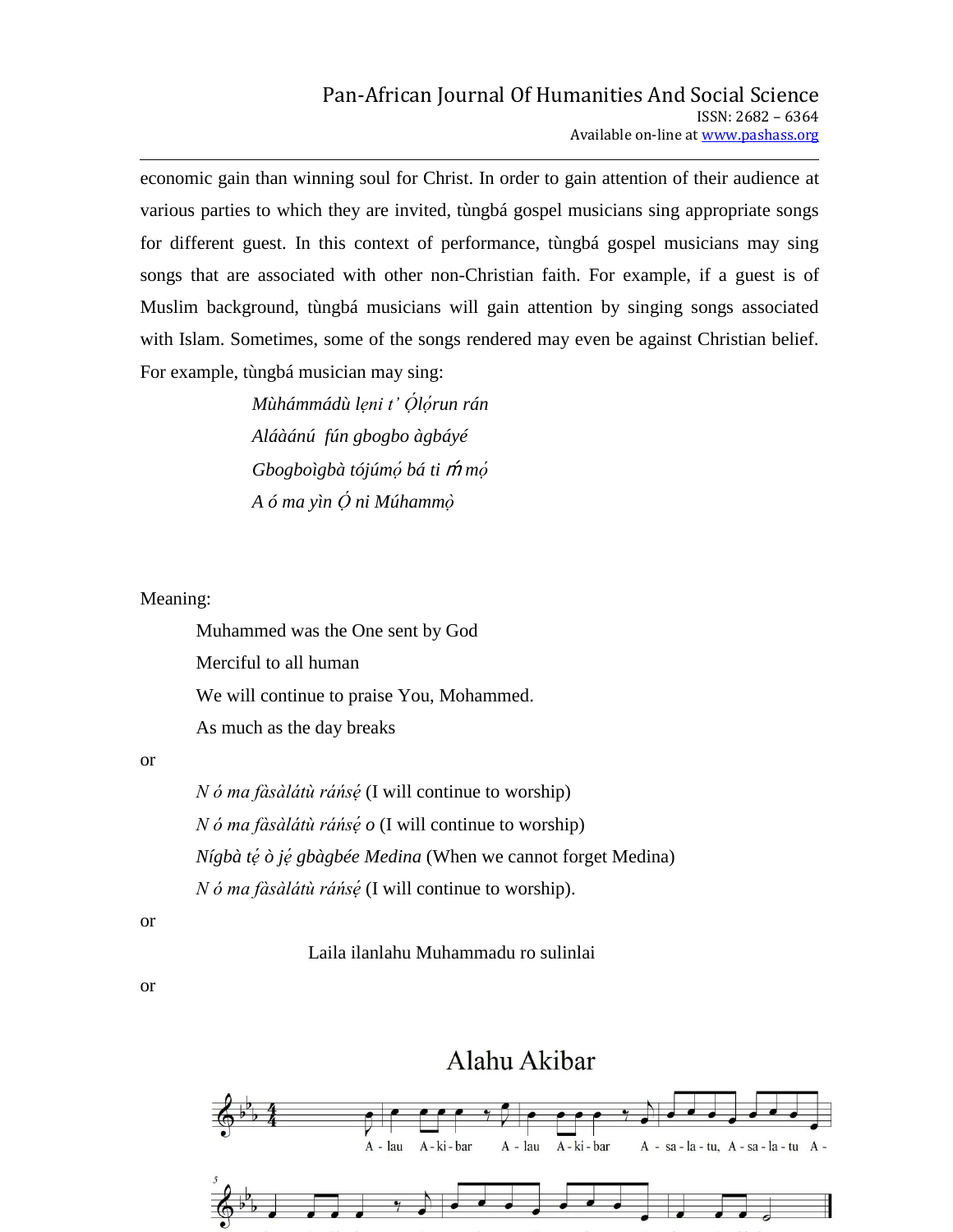This is not considered as a problem in tùngbá gospel music for the music is rendered as an entertaining music rather than religious music. This is one of the dynamics of tùngbá gospel music. Another significant attribute of tùngbá gospel music is the shift of styles or medley of styles of music. For example, most tùngbá performances are not limited to a particular style of music. Adédèjì (2004:6-7) had earlier described the status of Nigerian gospel music thus:

> Nigerian gospel music appears in different "garments", "colours" and "textures", resulting in various distinct easily identifiable as Christian music, others sound like styles. While some are characterized by indigenous elements, others use foreign idioms. While some are secular music genres to the extent that it has become so difficult to identify them as religious music. (Adédèjì, 2006:6-7).

At the time Adédèjì was making the statement, Nigerian gospel music had distinct styles. Some styles of Nigerian gospel music exhibited secular attributes like body jerks. Contrary to Adédèjì"s description of Nigerian gospel music at the time, tùngbá gospel music performances allow for mixture of various music genres within the same performance.

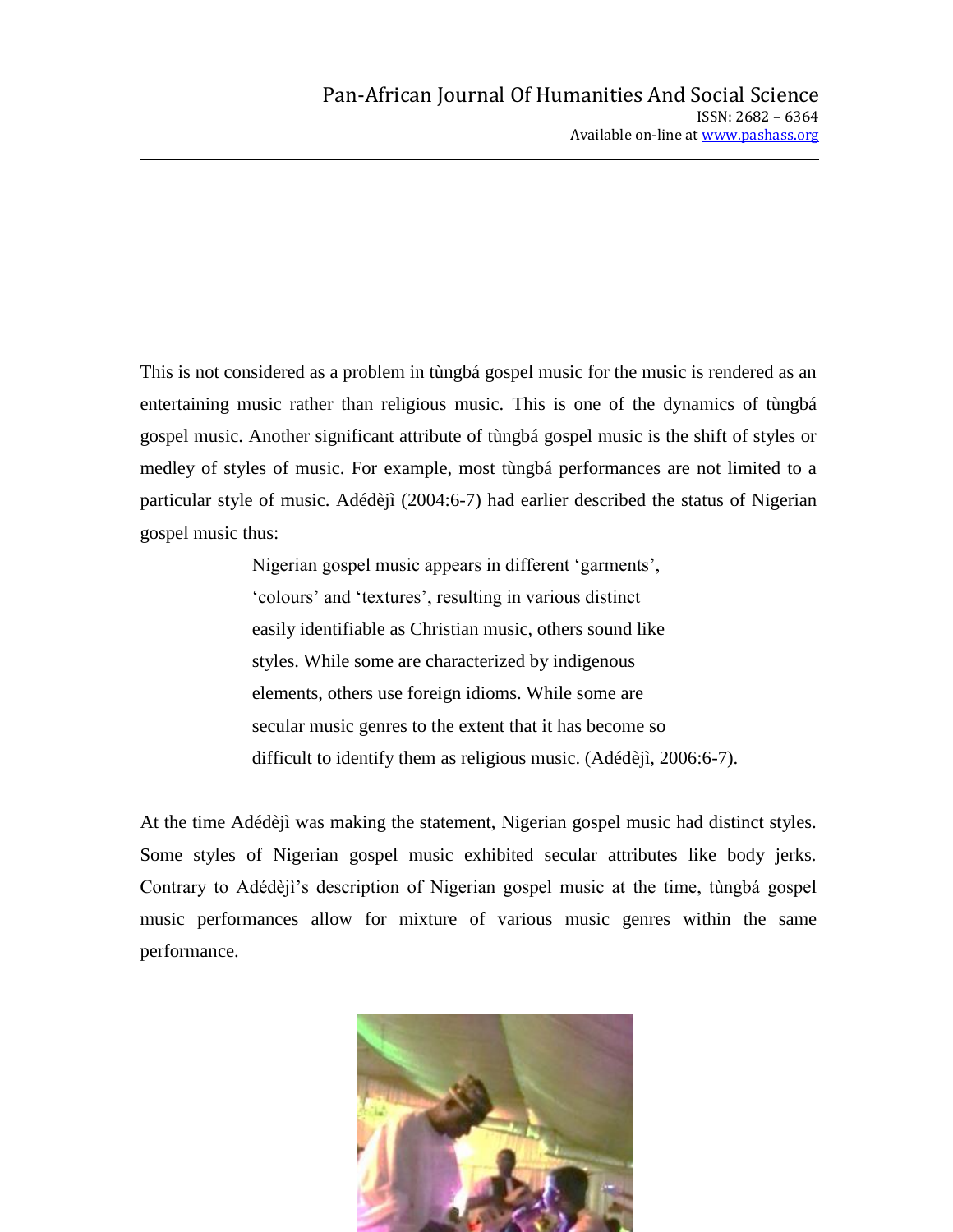# Figure 7: An Alhaji pasting money on Yínká Ayéfélé **(Source: Olaosebikan Rotimi)**

From the foregoing, tùngbá*,* as a term*,* describes a new form of dance music characterized, among other things, by verbalization of texts played by the *dùndún* (popularly referred to as *dùndún* drum) drum. The aforementioned exercise requires that *dùndún* (*dùndún* drum) riffs are verberlised in words simultaneously while the *dùndún* drum is played. The verbilization of *dùndún* drum riffs is also referred to as tùngbá. Therefore, it is very common to hear people saying that "the *dùndún* drummer played good tùngbá", referring to drum riffs that are giving textual interpretations. Tùngbá is also characterized by interjecting vocal expressions, cross-over styles, ostinato rhythmic and harmonic flavours, polyrhythmic texture, short interjectory rhythmic motivates, vocal rendition of *dùndún* drum riffs and heavy rhythmic accompaniment, provided by different variants of Yorùbá membranophonic instruments like *dùndún, agogo, sekere, sakara* to mention a few.

Tùngbástarted as an explorative musical phenomenon and continues to derive its themes from the socio-dynamics of the contemporary Nigerian society. For example, issues bordering on politics, religion as well as social, including celebration such as wedding, burial, house warming, chieftaincy and naming ceremonies to mention but a few, are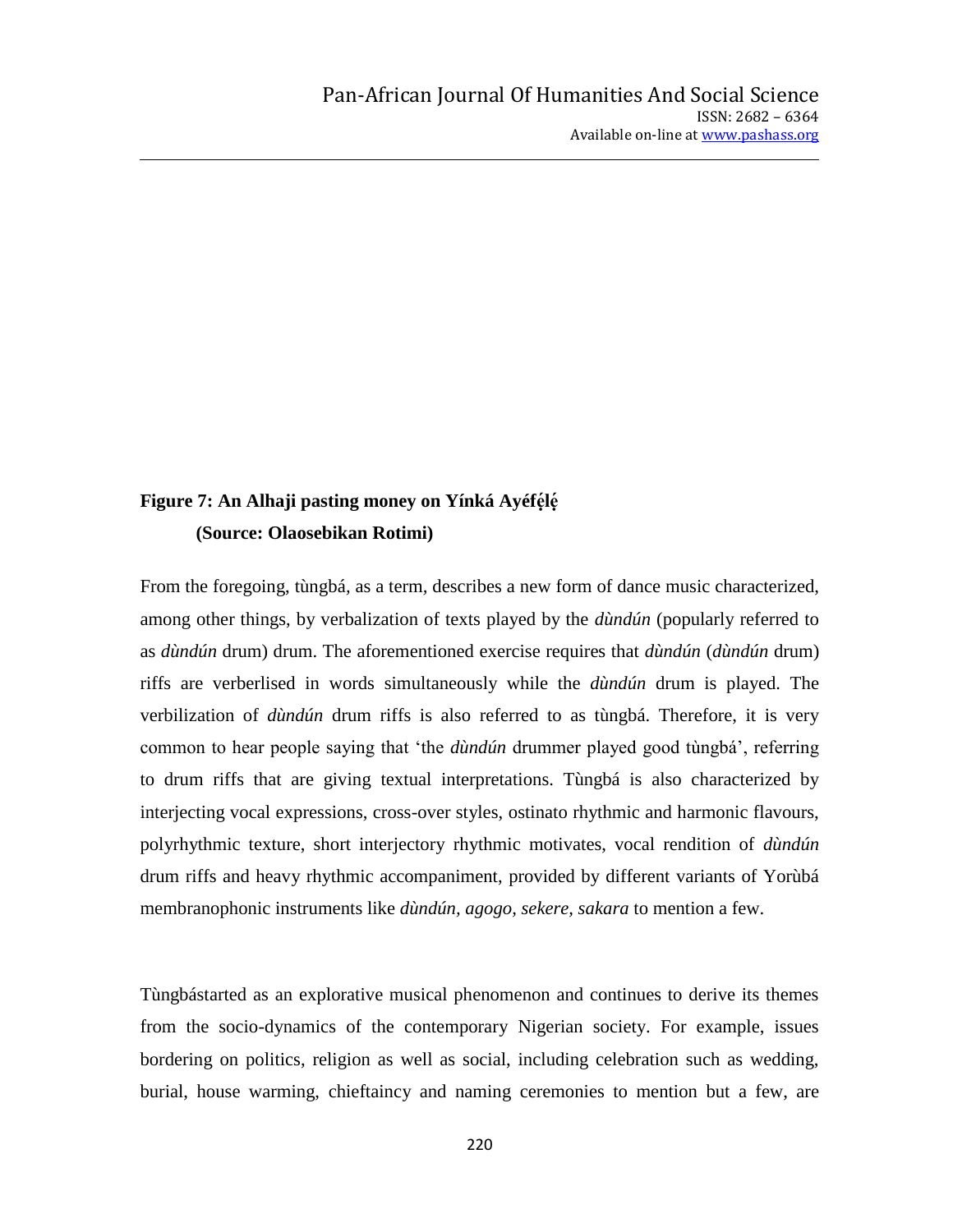addressed in its performance. In these contexts, tùngbá musicians employ the use of panegyrics to arouse emotional sentiments of their listeners, who also respond in consonance with the heavy percussive rhythm of tùngbá gospel music by expressing dances characterized by body jerks, jumps, feet-tapping, rotational movements. This in addition adds colour to the entire tùngbámusic experience.

Despite the appearance of tùngbáas entertainment music, almost all its practitioners are Christians of different denominations. Some are members of orthodox churches like Catholic, Anglican, Methodist or Baptist. Others belong to the African Instituted Churches like Christ Apostolic Church, Cherubim and Seraphim and the Celestial Church of Christ to mention a few. Their musical activities in their churches led to the establishment of their various bands. This accounted for the appearance of tùngbágospel music in particular and Nigerian gospel music in general to still maintain its association to Christian faith. This was explained by Qláòsebìkan (2005) when he gave examples of Rèmí Qlábánjí, Akin Adébáyọ̀ (Ìmọ́le-Ayọ̀) and Sèyí Shọlágbadé as some of the gospel musicians who were trained in the Celestial Church of Christ, in particular, and later established their individual bands. However, the zeal to expand their space and for economic reasons, tùngbágospel musicians also included entertainment as part of the basis of the style, hence, their ability to satisfy both religion and social responsibilities.

One of the major reasons for the emergence of tùngbá gospel music was the fact that over the years, musical activities in terms of performance, instrumentation and styles of Nigerian gospel artistes are changing. This is not surprising, as music, like any other arts, is dynamic and subject to change. The agents of change, therefore, dictate the establishment of newer style in contrary to the existing ones. This has equally led to the establishment of earlier styles of Nigerian gospel music and the latest being tùngbá. A close observation of tùngbá gospel music revealed a style at the peak of hybrid because almost all aspects of tùngbá gospel music are embedded in multifaceted ideas. For example, the instrumentation of the styles is the mixture of both African and Western musical instruments. The performance of the style also shows the mixture of all the earlier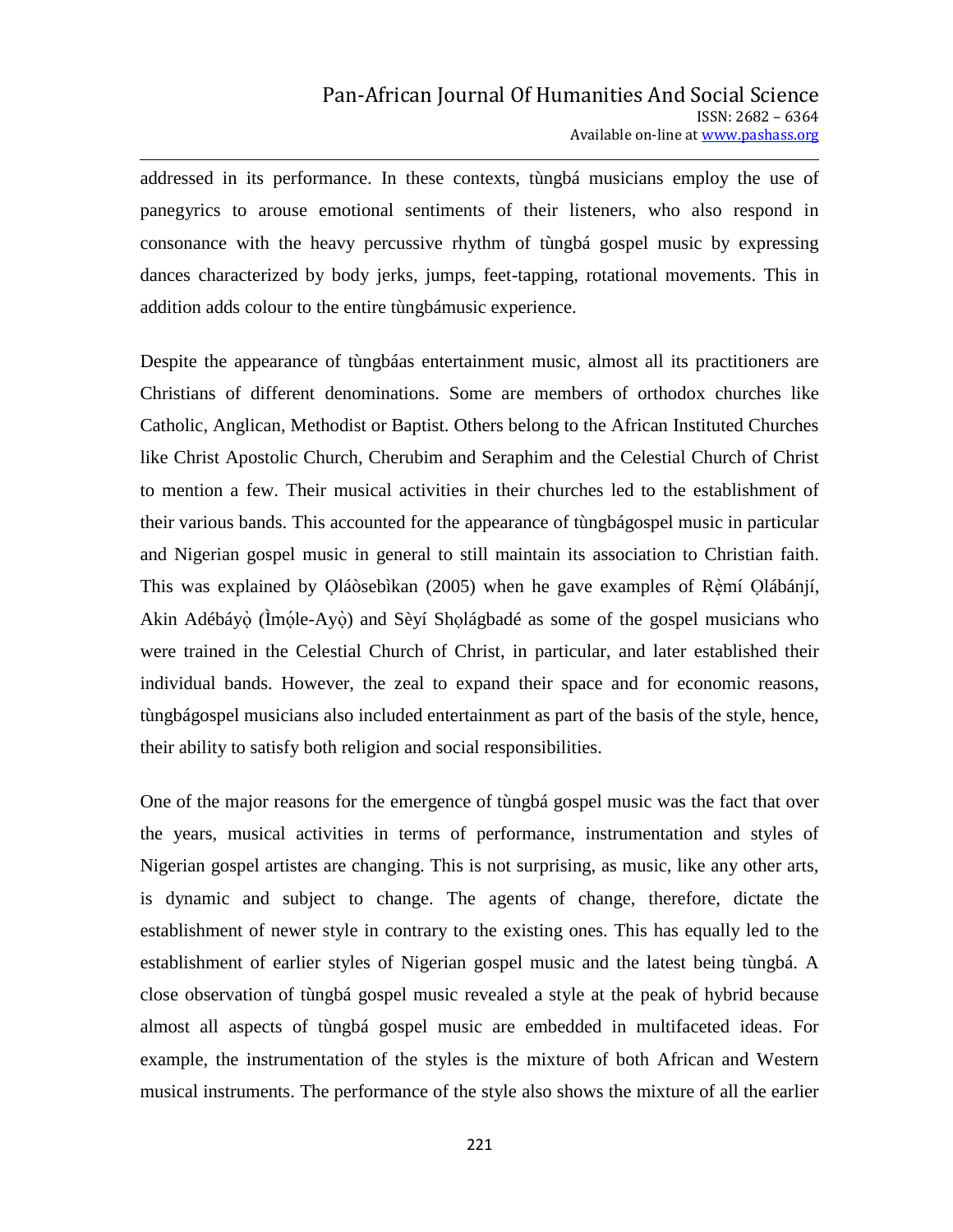styles in one performance. All the aforementioned presence of hybridity added to the dynamics of tùngbá gospel music. Another height of hybrid in tùngbá is its ability to be associated with both Christian religion and social engagement. Tùngbá, sometimes, parades itself as religious music and at other times as an entertainment form of musical style. For example, tùngbá gospel music is used in religious setting, especially, during praise and worship or thanksgiving sessions of Christian services. This same style of music is heard in various social functions, wedding, house-warming and burial party, of Christian and people of other faith. At other times, it combines both aforementioned functions of religion and entertainment.

Examples of religious songs used by tùngbá gospel musicians are:

n o mo j'o-rin lo,

ji,



o un ba mi sun, o ba mi

ji, n o-mo j'o rin lo.

and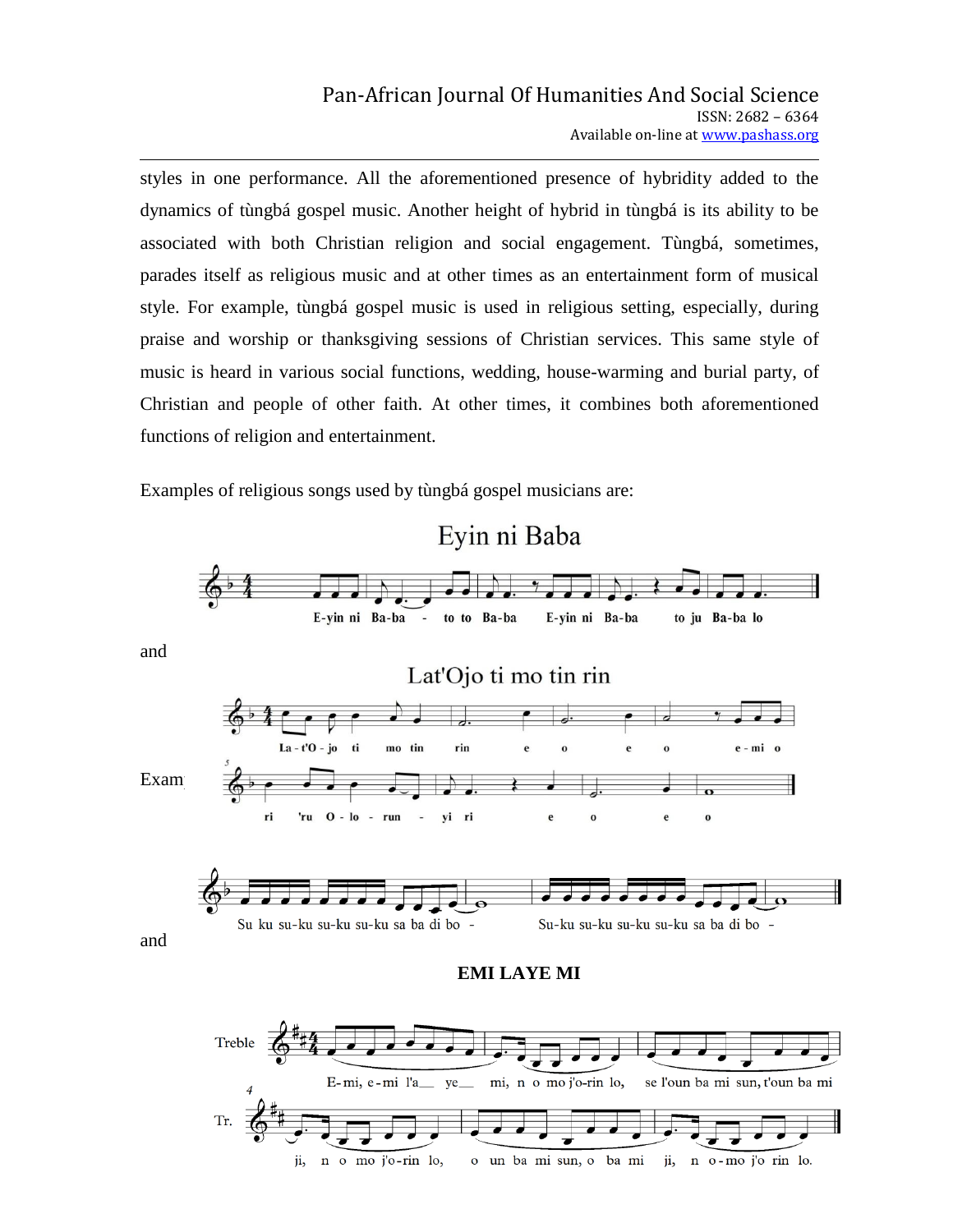# **Conclusion**

In conclusion, tùngbáis a style which has many styles brought together to become one unified style. It can, therefore, be described as a 'big pot' in which all existing style converged to create a unique style*.* Tùngbá experience is embraced, applauded and preferred by all in religious and social gatherings in the Southwest of Nigeria in particular and even in other parts of Nigeria and outside of the country.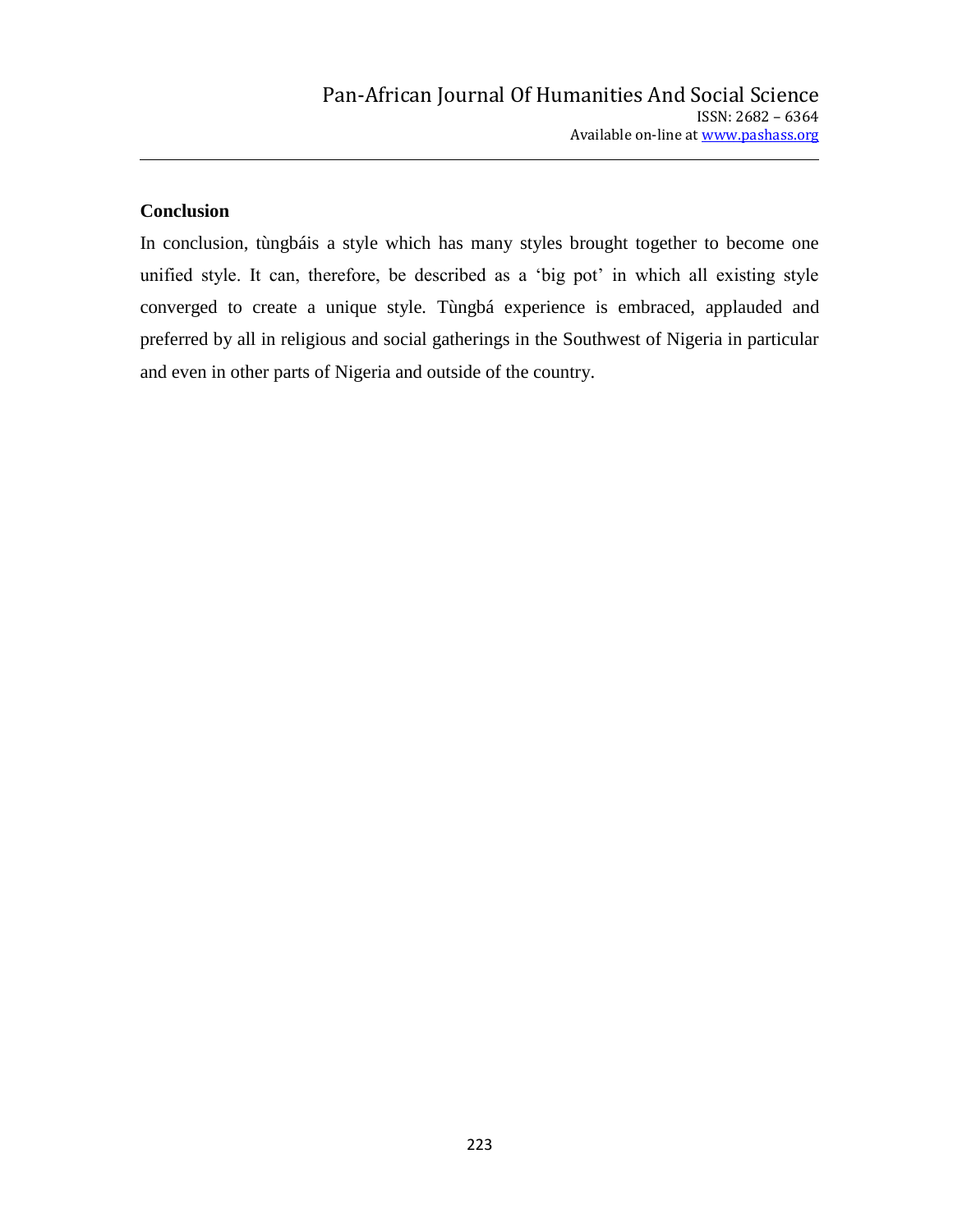### **References**

- Adédèjì, S.O. 1994, "The role of music in evangelical activties in Nigeria", in *proceedings of Father Kevin Carolls Conference*, Department of Fine Art, O.A.U., Ife 1 (1). 74- 84.
	- \_\_\_\_\_\_1995.Change and Continuity in Yoruba socio-Religious music.*Music and Social Dynamics.*168-179.

\_\_\_\_\_\_2004.Nigerian gospel music: A study of its styles,an unpublished Ph.D Thesis submitted to institute of African Studies, University of Ìbàdàn.

- Adegbite, A. 2003. Proverbs and Conflicts Among Yorubá Popular Musicians. *Nigerian music review*.No. 4.25-32.
- Adetiran, I.O. 1992. Cultural nationalism in the music of Celestial Church of Christ, an unpublished M.A. Thesis submitted to the Institute of African Studies, University of Ìbàdàn.
- Akpabot, S.E, 1986. Nigerian Music as Entertainment*,* akeynote address delivered at the centre for cultural studies, University of Lagos on March 19, 1986. Symposium on Nigerian popular music.
- Ajirire, T. & Àlàbí, W. 1992.Three decades of Nigerian music: 1960 -1990. Lagos: Limelight showtxz.
- Akpabot, S.E. 1986. Foundation of Nigeria traditional music. Ìbàdàn: Sepectrum Books. \_\_\_\_\_\_\_\_1998. Form, function and style in African music, Ìbàdàn: Macmillan.
- Ayegboyin, D. and Ishola S.A. 1997. African indigenous Churches: An historical perspective. Lagos: greater heights.
- Bello, O.R. 2007. Code-Mixing or Code Mix-Up: A sociolinguistic study of Semi-Educated Yoruba/English bilinguals. *Sociolinguistics in the Nigerian context*.Vol. 1.15-28.
- Brennan, V.L. 2015. Senwele Jesu: Gospel music and religious publics in Nigeria. A chapter in *New media and religious transformations in Africa*. Indiana: Indiana university press.

Burnim, M. 1980. Gospel music research.*Black music research journal*. Vol. 1, pp. 63-70.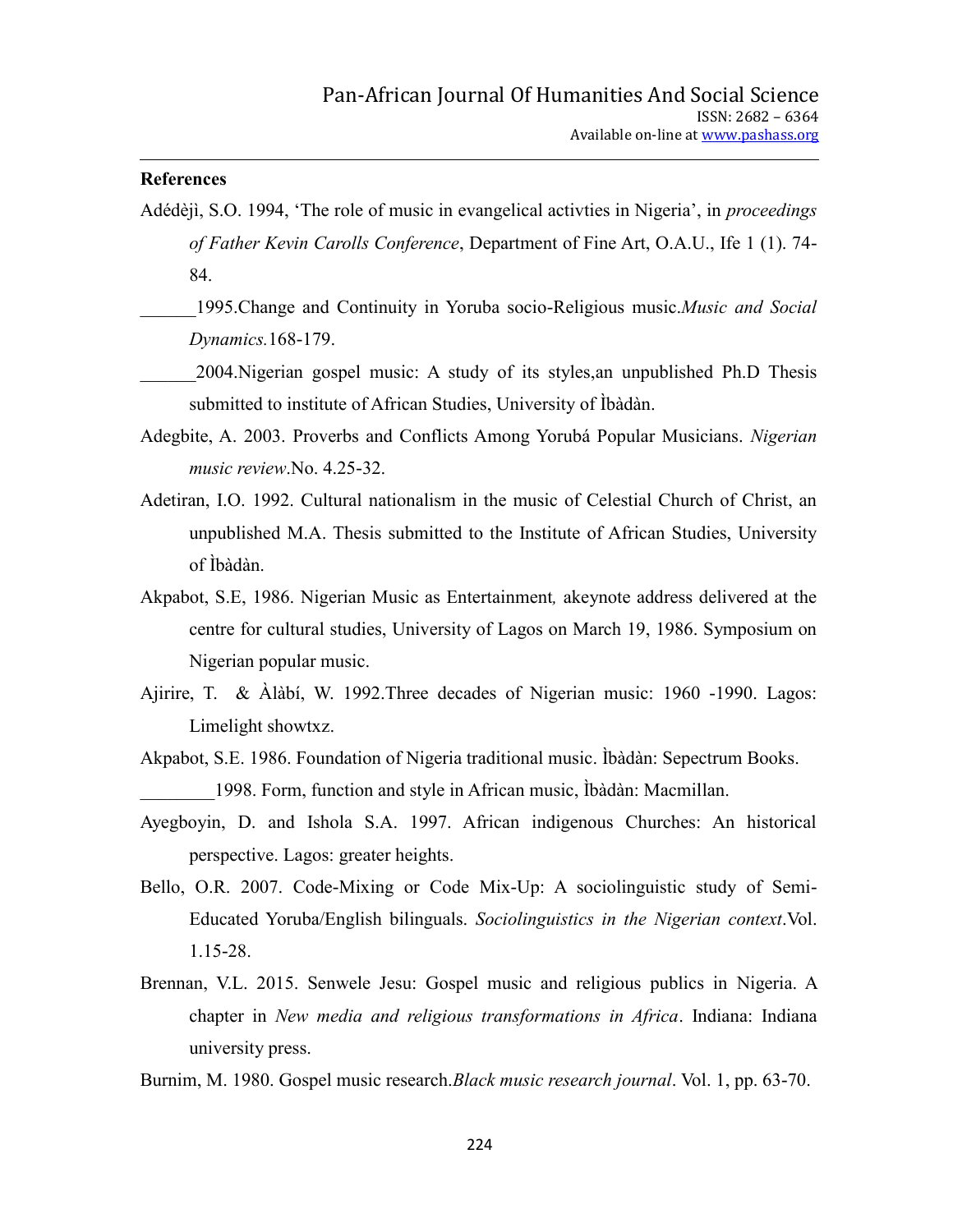Euba, A. 1965a. Nigerian music: An appreciation. *Nigeria magazine*. No 66. 193-200.

\_\_\_\_\_\_. 1965b. Preface to the study of Nigerian music. *Ìbàdàn*. No.21. 53-62.

\_\_\_\_\_\_. 1977. An introduction to music in Nigeria. *Nigerian music review*.No. 1.1-38.

Nketia, J.H.K. 1962. The problem of meaning in African music.*Ethnomusicolgy*, 4(1).

\_\_\_\_\_\_\_\_\_ 1974. The music of Africa" London: MGBO publication limited.

\_\_\_\_\_\_\_\_\_1979.Music of Africa.London: Victor Golonaz Ltd.

\_\_\_\_\_\_\_\_\_1985.Features of musical practice in Nigerian social culture complex.*Edith Ihekweazu (Ed.) Readings in African Humanities*, Enugu: Fourth dimension.

\_\_\_\_\_\_\_\_\_1986.Perspective of African musicology.*Isaac James Mowoe & Richard Ejornson (eds.) African and the West: The legacies of empire.* New York: Greenwood press.

\_\_\_\_\_\_\_\_\_2001.The musician in the Nigerian society.*(Re-edited), in (Chikelue Ofuebe ed.) Dynamic of social studies.* Enugu: New generation books. 143-161.

Òjó, M. 1998. Indigenous gospel music and social reconstruction in modem Nigeria. *Missionalia: The South African musicological society journal,* 26(2). 210-231.

Okunlola, O.O. 1985. C,C.C. last vessel of salvation. Lagos Bengo comm. printers.

- Olaniyan. O. 2001. A discourse of Yorùbá lyrics (otherwise known as native airs) as a contemporary art music for Christian worship. *African art music in Nigeria.*Omíbíyìì *– Obidike (ed).*
- Oláòsebìkan O.O. 2005. Made in the Church Nigeria musicians: A case study of Rệmí Qlábánjí, Akin Adébáyộ and Sèyí Sholágbadé of the Celestial Church of Christ, an unpublished M.A Thesis submitted to the Institute of African Studies, University of Ìbàdàn.

2014. New indigenous popular music style: A case study of Sola Allyson's "*Eledumare".The beagle, an international journal of educational practice*.Vol. 7, 2013 & Vol. 8.175-191.

2017. From Church to secular music: A case study of Seyi Sholagbade. *Ondojournal of arts and social sciences*. Vol. XVII. 87-97.

Omíbíyì, M. 1979. Nigerian musicians and composers.*Nigerian magazine.* No 12 &-129